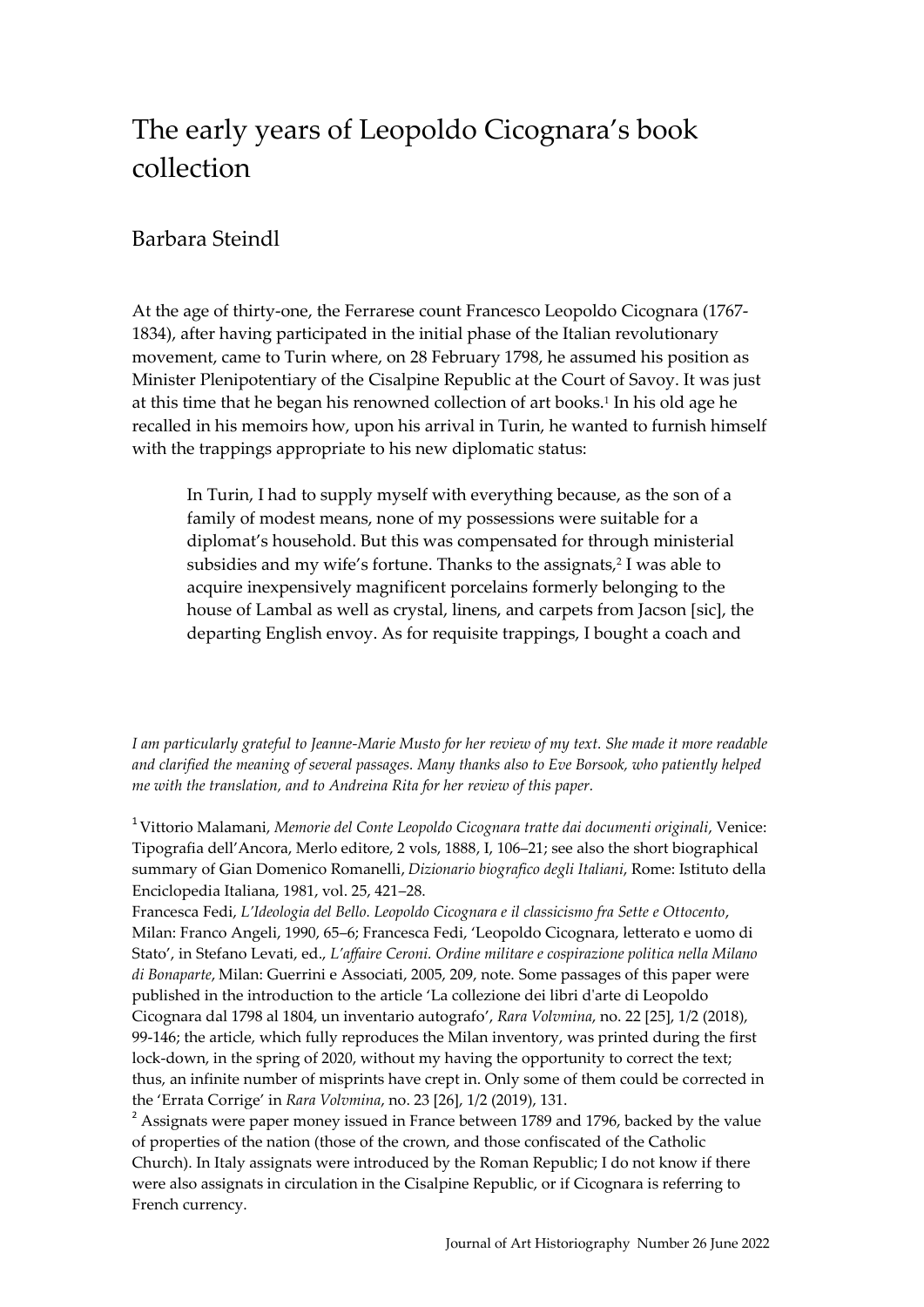had liveries made. Then there were the rare and precious books along with bibelots, wines and so on.<sup>3</sup>

Cicognara's collecting activities, at least initially, were not only connected with his new status, but also served (as noted by Francesca Fedi) as a classic cover for rapid access to masonic circles via local scholars.<sup>4</sup> In fact, Cicognara had already had experiences of this kind in 1789 when, in Naples, he was commissioned by his Freemason friend, Count Carlo Gastone Della Torre di Rezzonico, to buy ancient medals from Magna Grecia during his stay in Palermo; this had brought him into contact with Sicilian Masonic circles.<sup>5</sup>

Cicognara's first years as a book collector, from the beginnings in Turin through May 1804, are documented by an inventory recently found among his papers kept in Milan at the Biblioteca Braidense.<sup>6</sup> This inventory, which has the autograph title *Collezione di Libri di belle Arti cominciata l'anno 1798,* lists about 800 books and includes information regarding price, author, abbreviated title, year and place of publication, publisher, or printer. Authors' names are underlined in red or black pencil: these colours may refer to the transferring of a specific item to another catalogue. There are also occasional comments on states of conservation and exceptional value. The alphabetically arranged *rubricella* was carried out in a single go in its first part; as Andreina Rita suggests, this set of headings might possibly be based on another source. Subsequent additions can be recognised by the different inks of the entries.<sup>7</sup>

The start of Leopoldo Cicognara's famous collection began during the turbulent period of the Revolutionary and Napoleonic Wars in Italy. On 19 February 1797, the Treaty of Tolentino was signed with the Holy See; this permitted the spectacular confiscation of works of art (including books and manuscripts). Confiscations were carried out systematically during the entire Napoleonic period. These, in combination with suffocating taxation that obliged noble families to sell their collections, instigated the huge migration of artistic and cultural goods to Paris. With the suppression of the religious orders and the confiscation of monastic possessions, not only during the Napoleonic period but probably also earlier, during the republic, a great many books were thrown upon the open antiquarian market at very low prices, while the more precious material was sent to Paris.<sup>8</sup> Marino Berengo vividly described the situation:

<sup>3</sup> Milan, Biblioteca Nazionale Braidense (MBNB), Archivio Cicognara II, 26. 1–5, c. 27; the autograph memoir of Leopoldo Cicognara, already an important source for the count's biography by Vittorio Malamani, will soon be published by the present author.

<sup>4</sup> Fedi, 'Leopoldo Cicognara, letterato e uomo di Stato', 205.

5 Fedi, *L'Ideologia del Bello*, 60–6; Fedi, 'Leopoldo Cicognara, letterato e uomo di Stato', 204–5. <sup>6</sup> MBNB, Archivio Cicognara, V.3.

<sup>7</sup> The register book (206 x 185 mm) consists of four quinterns containing the letters A-E, F-L, M-R, and S-Z. The cardboard binding is covered with finer paper on the inside. Of the back cover, only a fragment remains along the binding.

<sup>8</sup> A first insight into the book requisitions during the republican era and their consequences is contained in the ground-breaking conference volume *Ideologie e patrimonio storico-culturale nell'età rivoluzionaria e napoleonica: a proposito del trattato di Tolentino*, Rome: Ministero per i Beni e le Attività Culturali, Ufficio Centrale per i Beni Archivistici, 2000, with contributions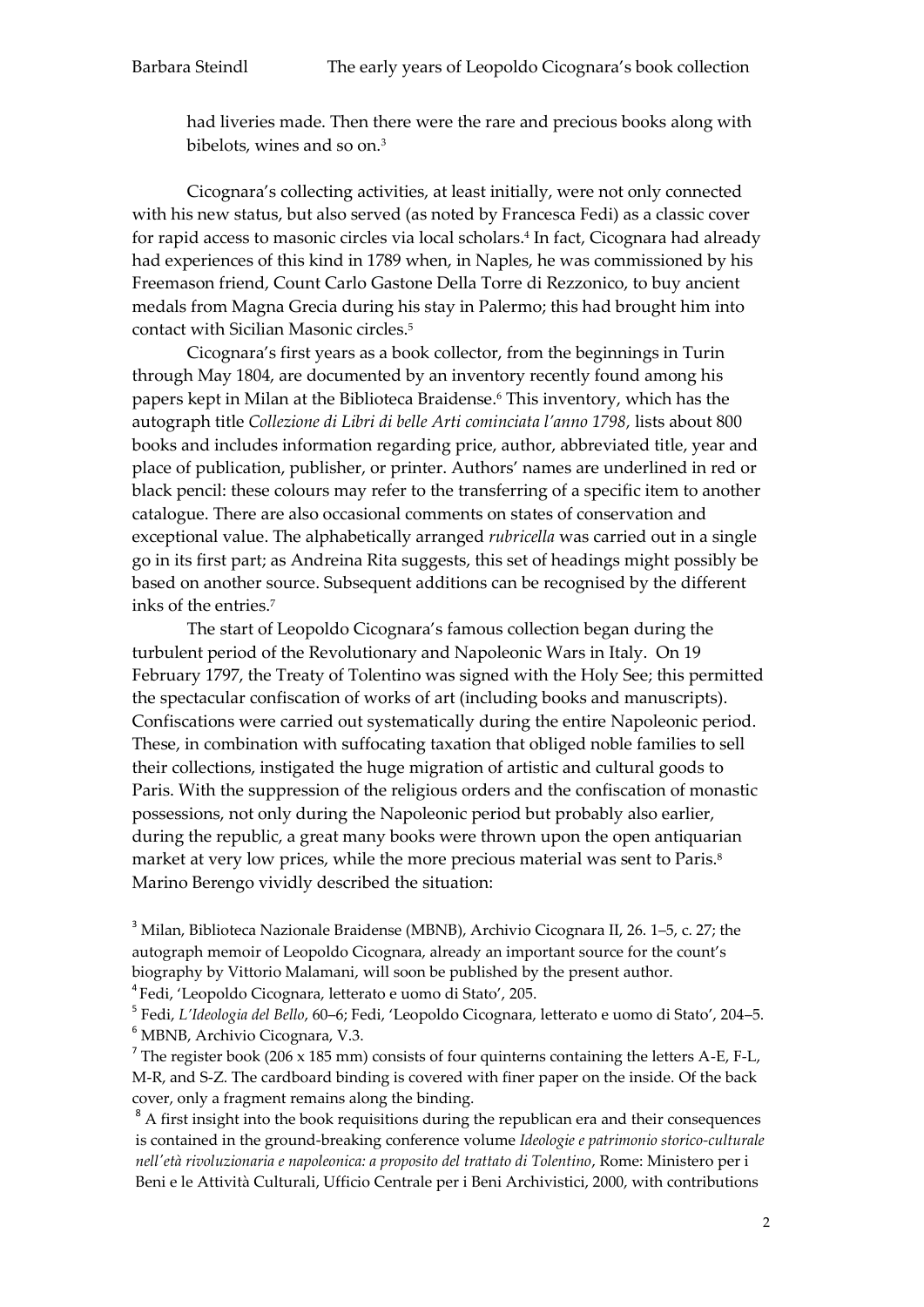During the Napoleonic era and the next 15 or 20 years, book prices were low … which was not fortuitous because the great dispersion of ecclesiastical libraries which filled the deposits of the book sellers caused intermittent floods of offers in order to make space. But also other sources crowded the market. Many noble families underwent their final decline with the liquidation of their palaces, furniture, pictures, and archives, along with crates of books.<sup>9</sup>

The interaction during these years between events in Cicognara's life and our inventory reveals several stages in the development of his collection, beginning with the Turinese milieux which coincided with his new diplomatic status. In particular, the French ambassador to the Court of Savoy in Turin, Pierre-Louis Ginguené, had similar interests and constraints. Guinguené, historian of Italian literature and founder of the *Décade philosophique* as well as being an affiliate of the renowned masonic lodge of the *Neuf Sœurs*, was a passionate book collector and was able to make important acquisitions during his brief stay in Turin.<sup>10</sup>

Ginguené (Cicognara attributed to him a total lack of diplomatic skills) was sent back to Paris *ante tempore*, at the end of October 1798, victim of the conflicts between the Directory and the French military operating in Italy. Shortly before, however, Ginguené had successfully intervened, together with the pro-Italian General Guillaume-Marie-Anne Brune (commander of the *Armée d'Italie*), against the removal of Cicognara from his position as minister, because of his suspected association with the patriotic *setta degli unitari*. <sup>11</sup> Ginguené and Cicognara remained in contact; their common political aims were to be replaced by erudite exchanges during their meetings in Paris, where Cicognara attended Ginguené's lectures and Ginguené reviewed his colleague's works for the French public.<sup>12</sup> Their intellectual

by Christine Maria Grafinger, 'Le tre asportazioni francesi di manoscritti e incunaboli vaticani (1797-1813)', 403–13 and Luigi Pepe, 'Gaspard Monge e i prelievi nelle biblioteche italiane (1796-1797)', 415–42. The question has been examined in depth in several individual studies; of particular interest for the Roman situation are Andreina Rita, *Biblioteche e requisizioni librarie a Roma in età napoleonica: cronologia e fonti romane*, Vatican City: Biblioteca Apostolica Vaticana, 2012 and Andreina Rita, ed., *La Biblioteca Vaticana dall'occupazione francese all'ultimo Papa Re (1797-1878)*, Vatican City: Biblioteca Apostolica Vaticana, 2020. <sup>9</sup> Marino Berengo, *Intellettuali e librai nella Milano della restaurazione*, Milan: Angeli, 2012, 119– 20.

<sup>10</sup> Paolo Grossi, *Pierre-Louis Ginguené, historien de la littérature italienne*, Bern: Peter Lang, 2006, 75–88. For Ginguené's relations with Italy, see Cristina Trinchero, *Pierre-Louis Ginguené e l'identità nazionale italiana nel contesto culturale europeo,* Rome: Bulzoni, 2004.

<sup>11</sup> Guillaume-Marie-Anne Brune (1763–1815) was chief of the *Armée d'Italie* from 4 April to 17 July 1798.

<sup>12</sup> Grossi, *Pierre-Louis Ginguené*, 93, n. 232. In 1813 Ginguené reviewed the treatise on beauty: Pierre-Louis Ginguené, 'Del Bello, ragionamenti sette di Leopoldo Cicognara, etc. Sept discours sur Le Beau, dédiés à S.M. Napoléon Ier, Empereur des Français et Roi d'Italie; par Léopold Cicognara, chevalier de l'ordre de la Couronne de fer, etc. A. Florence chez Molini et Landi, 1808, in -4o', *Mercure étranger*, III, 1813. (This review is reproduced in the appendices of Sergio Zoppi, *P.-L. Ginguené Journaliste et critique littéraire. Textes choisis avec une introduction et des notes*, Turin: G. Giappichelli, 1968, 377–84.) Ginguené's review of the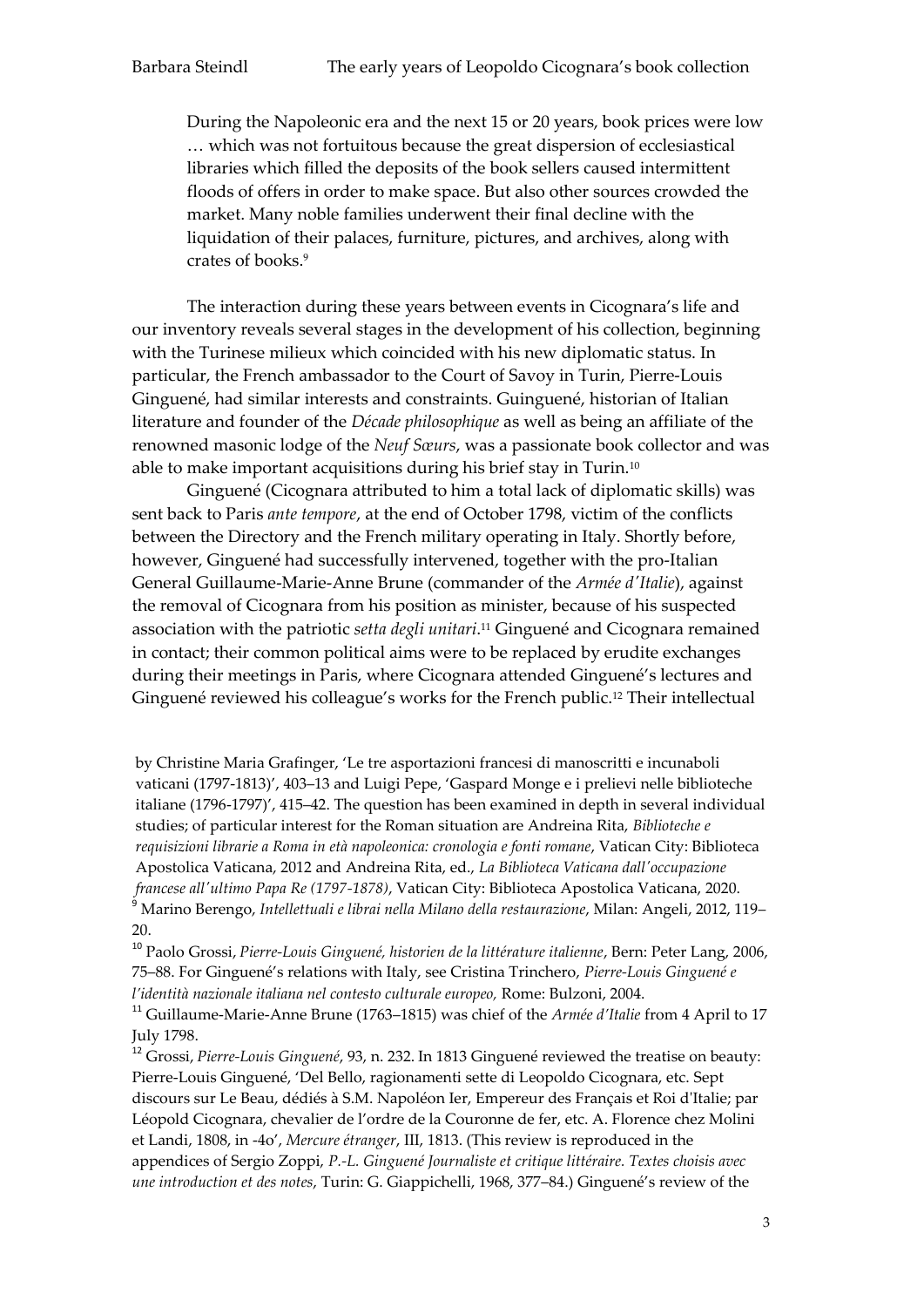affinities are particularly evident in Ginguené's *Histoire litterarie d'Italie* and Cicognara's *Storia della scultura*, published at about the same time; these works have many features in common including structure and method.<sup>13</sup>

Cicognara's diplomatic mission ended with the abdication of Carlo Emanuele IV of Savoy on 8 December 1798. The event was planned and executed by the commandant of the *Armée d'Italie*, General Barthélemy-Catherine Joubert,<sup>14</sup> with Cicognara's support. In his memoirs, Cicognara recorded the event as having been carried out 'without a shot and at no expense,' attributing this to his own diplomatic skill.<sup>15</sup> Cicognara's Italian patriotic commitment did not escape notice of the *Directoire*. In view of this and the likelihood of violent reactions on the part of the provisory French government, Cicognara decided to leave Turin for Paris and to send all his belongings to Ferrara – including the book collection. It was probably on this occasion that he compiled his first list of books, corresponding to the first part of our inventory and including about 450 titles with a total value of '1071. 95' scudi (?).<sup>16</sup> Among these were 'all the Vitruvius editions, all the galleries, books of medals and incised stones, all the ancient architects, Aldo's Ipnerotomachia di Polifilo, and Scamozzi's Roman monuments': all this in barely a single year's activity as a book collector.<sup>17</sup>

During the next years, Cicognara was exposed to the tumult of events, experiencing exile, reconciliation, and disgrace. Yet, despite all these trials, he succeeded in cultivating his interests as a collector.

first volume of the *Storia* was published, as always, in the *Mercure étranger*, II, IX, 1813, 149– 62.

<sup>13</sup> Pierre-Louis Ginguené and Francesco Salfi, *Histoire littéraire d'Italie, par P.-L. Ginguené, de l'Institut Impérial de France, membre non résident de l'Académie impériale de Turin, açossié correspondant de celle de la Crusca, des Athénées de Niort et de Vaucluse, de la Société des Sciences et des Arts, de la Loire Inférieure, membre de l'Académie celtique, etc.*, Paris: L.G. Michaud, Libraire-Éditeur, 9 vols, 1811–19; Leopoldo Cicognara, *Storia della Scultura dal suo Risorgimento in Italia fino al secolo XIX per servire di continuazione alle opere di Winckelmann e di Seroux d'Agincourt*, Venice: Picotti, 3 vols, 1813–18; the second edition with the title *Storia della scultura dal suo risorgimento in Italia fino al secolo di Canova: per servire di continuazione alle opere di Winckelmann e di D'Agincourt*, Prato: Fratelli Giacchetti, 8 vols, 1823–24, reprinted and introduced in 2007 under the editorship of Francesco Leone, Barbara Steindl and Gianni Venturi at Bassano del Grappa by the Istituto di Ricerca per gli Studi su Canova e il Neoclassicismo.

<sup>14</sup> In October 1798 Barthélemy-Catherine Joubert (1769–99) substituted Brune as commander of the *Armée d'Italie*.

 $15$  For Cicognara's role in the events which precipitated the abdication of Carlo Emanuele IV of Savoy see Giorgio Vaccarino, *I Giacobini piemontesi (1792-1814)*, Rome: Ministero per i Beni Culturali e Ambientali, Ufficio Centrale per i beni archivistici, 2 vols, 1989, I, 117-351, and the preceding essay by the same author which was further developed in the subsequent publication: Giorgio Vaccarino, *I Patrioti* '*anarchistes*' *e l'idea dell'Unità Italiana (1796* -*1799),* Turin: Giulio Einaudi, 1955; Malamani, *Memorie del Conte Leopoldo Cicognara*, I, 88–311; Fedi, 'Leopoldo Cicognara, letterato e uomo di Stato', 207.

<sup>16</sup> MBNB, Archivio Cicognara, V.3, c. 45.

<sup>17</sup> Malamani, *Memorie del Conte Leopoldo Cicognara*, I, 122–25, and the letter sent from Paris to Cicognara's wife Massimiliana on 24 February 1799. Fearing that the entire contents sent to Ferrara had been lost, Cicognara deplored their presumed disappearance, MBNB, Cart. Cicognara 25 c (24).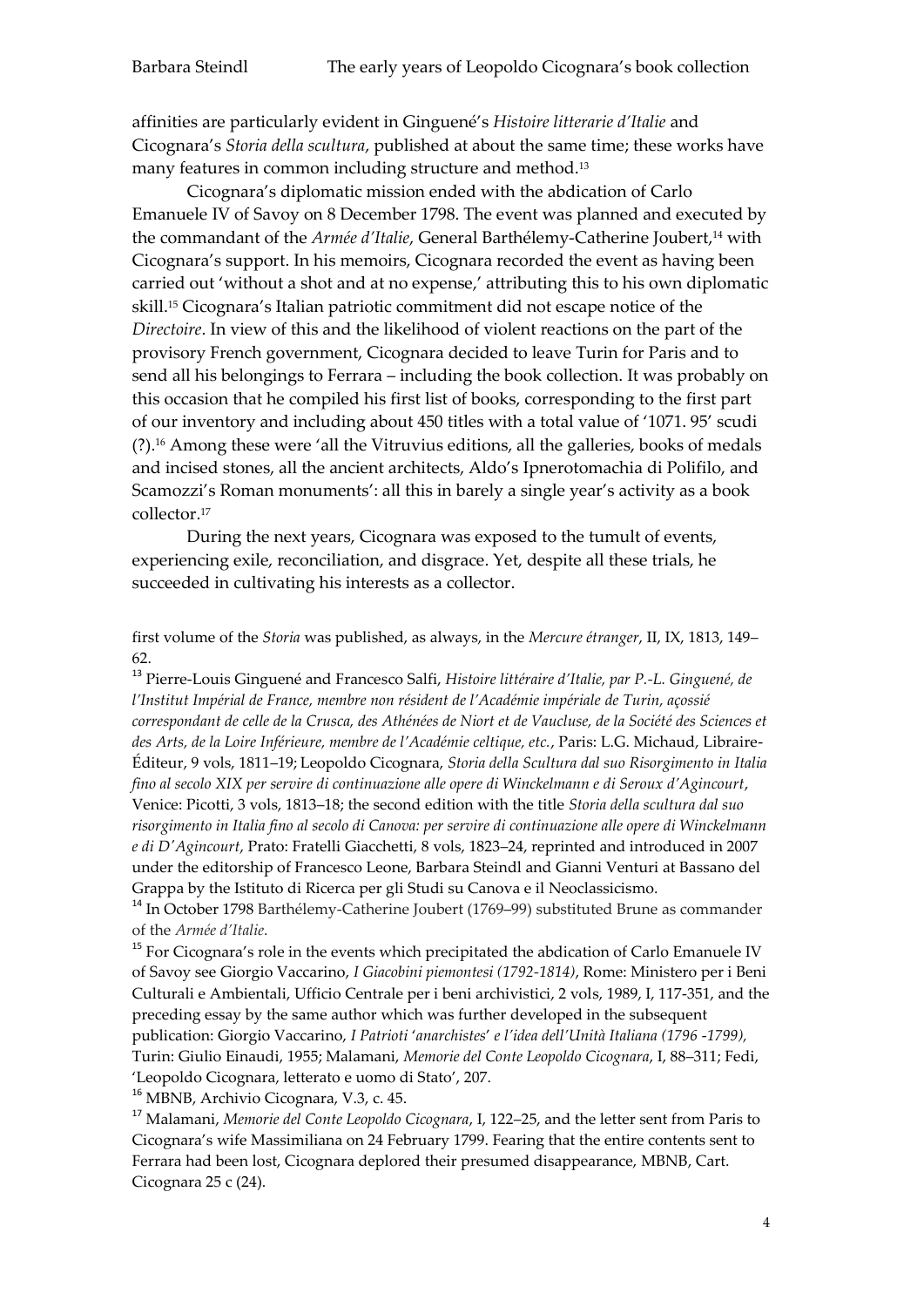As might have been expected, Cicognara was unsuccessful in finding refuge in Paris from Turin. Almost immediately, he was forced to leave by the *Directoire.*  But with 'good letters for several transactions', he went on to Belgium and Holland where he visited the monuments, cabinets, and galleries, the famous hydraulic works and the 'ovens of flowers', as well as institutions and political figures. He met other exiles and other old acquaintances including General Brune, then commander of the Republic of Batavia,<sup>18</sup> and was able to make important acquisitions from the rich market of antiquarian books. We know of various Vitruvius editions and 'other books on art and machines' which were probably lost when Cicognara left his trunks in the care of his friend Forcart in Basel, which was subsequently sacked during a revolt at the customs office of Altdorf.<sup>19</sup>

The confused and menacing political situation during the Austro-Russian offensive did not stop Cicognara's collecting activities. In fact, the inventory mentions twenty odd titles with prices given in Genoese and Ligurian lire that were probably acquired during his brief stay in Genoa, the last republican stronghold where he took refuge with his family until April 1799. But at the end of August, after the Battle of Novi, he was forced to leave the besieged city. In September, he reached Paris where he spent the long winter months until April 1800 and shared the restrictions of many Italian exiles. Notwithstanding the economic anxieties mentioned in the letters to his wife Massimiliana, he was still able to acquire books and send them to Italy together with his Parisian works and other possessions; these, however, fell into the hands of English corsairs on the sea between Marseille and Genoa.<sup>20</sup> On his return to Italy in 1801 Cicognara was elected deputy for the department of the Lower Po and participated in the *Comizi di Lione* where, despite his opposition to the presidency of Napoleon, he was nominated to the state council of the new Italian Republic. In 1803, as a result of his presumed involvement in the Ceroni affair – an anti-French publication, imbued with democratic and patriotic ideals, represented by the Veronese poet and army captain Giuseppe Giulio Ceroni, – Cicognara was arrested in the Castle of Milan, accused again of belonging to the patriotic movement of the *unitari italiani*, and exiled to Tuscany. In May 1804, he finally returned to Milan, pardoned by Napoleon, and reinstated in his public office with all its functions.<sup>21</sup>

For the period between 1801 and 1804, the inventory records books acquired in Verona, Padua, Rovigo, Ferrara, Modena, and Parma which probably go back to 1801. Others were acquired in Lyon, and in London 'through Hamilton in exchange

<sup>18</sup> Fedi, 'Leopoldo Cicognara, letterato e uomo di stato', 208, suspected a secret exploratory mission to find out about the similarity between the dangerous conditions of the young Jacobine republics (Batava and Cisalpine). Malamani, *Memorie del Conte Cicognara*, I, 124–37. <sup>19</sup>Malamani, *Memorie del Conte Cicognara*, I, 186.

<sup>20</sup>Regarding the Italian exiles in Paris, see Anna Maria Rao, *Esuli: l'emigrazione politica italiana in Francia (1792*–*1802)*, Naples: Guida editori, 1992. Cicognara left Paris on 27 April and returned to Milan on 26 May (Malamani, *Memorie del Conte Cicognara*, I, 185–89).

<sup>21</sup> For Giuseppe Giulio Ceroni, see Sergio Cella, 'Ceroni, Giuseppe Giulio' in *Dizionario biografico degli Italiani*, 1979, vol. 23, 794–96; for a detailed study of the Ceroni affair under different points of view see Stefano Levati, ed., *L'*affair *Ceroni. Ordine militare e cospirazione politica nella Milano di Bonaparte*, Milan: Edizioni Angelo Guerini e Associati SpA, 2005.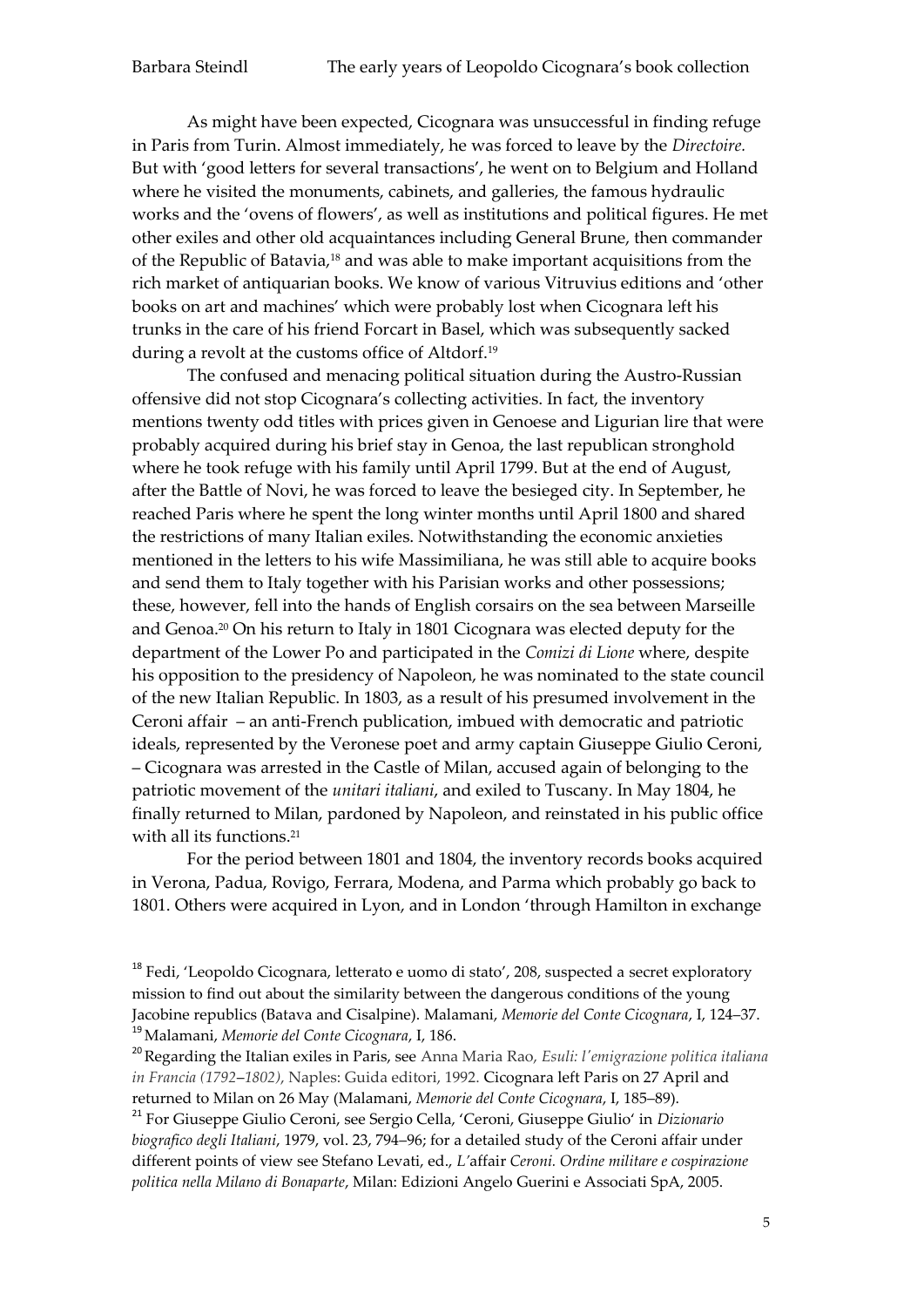for Cellini's silver horses'; still others were acquired in Milan in 1802 and during the period of his Tuscan exile, in 1803–04.<sup>22</sup> The last acquisitions dating from May 1804 coincided with the end of this exile. Book prices are cited in local currency, while the total expenses in each city are given in scudi (?) and annotated at the inventory's end.<sup>23</sup>

The year spent in Milan in 1802 marks important changes to his book collecting. During his long and learned conversations with Pietro Giordani, he developed the idea of extending the collection to '*libri d'antichità*', and it was also Giordani who put the entire collection in order during Cicognara's Tuscan exile. From the collation of the Milan inventory with the *Catalogo Ragionato* of 1821,<sup>24</sup> it becomes clear that at first he held little interest in books on classical antiquity; that increased only in later years. By 1804, the strongest parts were the treatises on architecture (ca. 125 titles), painting (ca. 70 titles), and guidebooks (ca. 70 titles), followed by books devoted to biography (ca. 60 titles). This also shows how Cicognara, above all, cultivated the bibliophilic aspect of his collection. He focused particularly on precious illustrated books furnished with engravings – a category representing about half of the items listed in the inventory.<sup>25</sup> His passion during this period was Vitruvius who, by 1804, was represented by more than forty books including various editions, translations, and versions based on the ancient text – all this despite the bitter losses suffered during these years.

During the year Cicognara was in Milan, he was in touch with the artists Giuseppe Bossi, Andrea Appiani, and Giuseppe Longhi; the first two were bibliophiles like himself. At the same time, Cicognara resumed the artistic studies of his youth and made a first version of his aesthetic treatise, the *Ragionamenti del Bello*, published in 1808. Meanwhile, his book-madness<sup>26</sup> acquired an aspect that went beyond bibliophilic interests: he sought to transform his collection into a research

<sup>24</sup> It is noteworthy that for the most part the books listed in the inventory are in Cicognara's *Catalogo ragionato dei libri d'arte e d'antichità*, Pisa: Niccolò Capurro, 2 vols, 1821, accompanied by an accurate account of their state (condition, editions, engravings, annotations). For the classificatory structure of the *Catalogo Ragionato* see Barbara Steindl, 'Collezionare libri d'arte: la biblioteca di Leopoldo Cicognara e il suo sistema bibliografico', in Giovanna Perini Folesani and Anna Maria Ambrosini Massari, eds, *Riflessi del collezionismo, tra bilanci critici e nuovi contributi*, Florence: Olschki, 2014, 241–71.

<sup>25</sup> Leopoldo Cicognara, *Del Bello. Ragionamenti*, Florence: Molini, Landi & Co., 1808; Leopoldo Cicognara*, Del Bello. Ragionamenti*, Pavia: L. Rolla, 1825; Leopoldo Cicognara, *Del Bello. Ragionamento del Conte Leopoldo Cicognara. Con le notizie su la vita e le opere dell'autore, compilate dal signor Defendente Sacchi*, Pavia: Silvestri, 1834. For the further reception of this text, see Fernando Mazzocca, ed., *Scritti d'arte del primo Ottocento*, Milan, Naples: Riccardo Ricciardi editore, 1998, 24–44.

<sup>26</sup> The term book-madness was coined by Thomas Frognall Dibdin, *Bibliomania or Book-Madness: Containing Some Account of the History, Symptoms, and Cure of this Fatal Disease; in an Epistle Addressed to Richard Heber, Esq*, Richmond: Tiger of the Stripe, 2004; the edition is based on a copy of the 1809 first edition.

<sup>22</sup> For the period in question, see Malamani, *Memorie del Conte Cicognara*, I, 190–292 and the letters sent by Massimiliana Cislago to Leopoldo, MBNB, Cart. Cicognara, 31a/1-24; 31c/1-92. <sup>23</sup> MBNB, Archivio Cicognara, V.3, c. 46–46 v.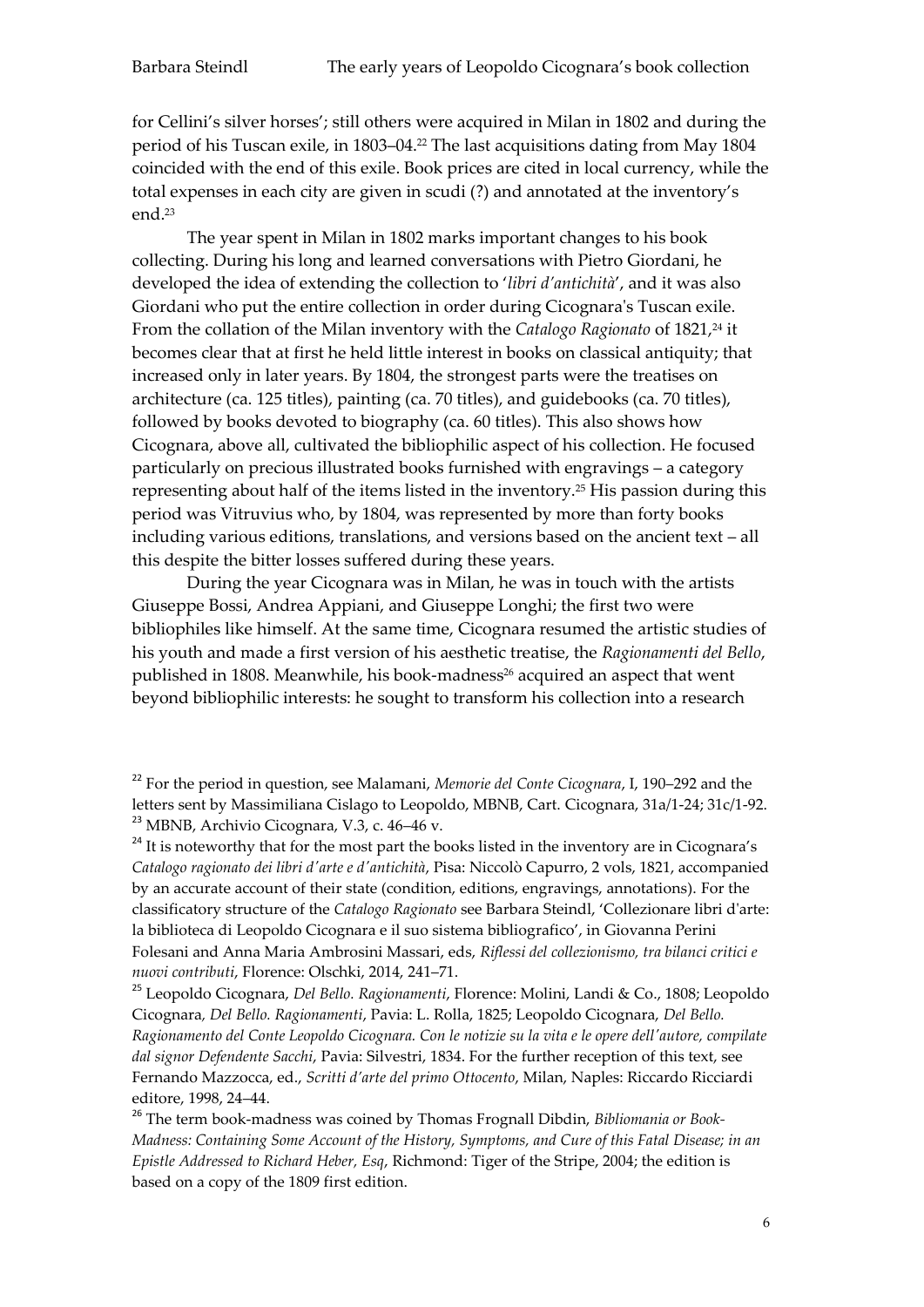tool. This, in turn, stimulated further acquisitions.<sup>27</sup> A comparison between the Milan inventory and the *Catalogo ragionato* of 1821 shows how his aesthetic studies influenced the shape of the collection.<sup>28</sup> The *Catalogo* section entitled S*crittori del Bello* lists more than 30 items by Italian, French, and English authors from the fifteenth through the seventeenth centuries, while the inventory of 1798-1804 has barely four, of which only 'Hogarth's analysis of beauty' is cited extensively in the *Ragionamenti*. <sup>29</sup> It is only after 1804 that the search for books, the library's enlargement, and Cicognara's scholarship became fully interconnected. This applies especially to the *Storia della scultura* (1813-1818), for which the library was an indispensable tool that grew with the progress of his research.

In 1807, Cicognara expressed his ideas on the duties of a good collector in a small volume dedicated to his friend the bibliophile Giuseppe Bossi which was accompanied by a letter dated 20 August 1807. The volume consists of Cicognara's *Osservazioni sulla bibliomania* and a reprint of the *Breve compendio della vita e morte di San Lazzaro monaco et insigne pittore* — a rare and much sought-after work by the painter Lazzaro Baldi originally published in 1681. The humorous gift to his bibliomaniac friend was supposed to be a consolatory *omage* in the wake of Bossi's bitter decision to give up his position as secretary of the Accademia di Belle Arti of Milan.

In his *Osservazioni*, Cicognara denounced the passion for books unregulated by 'philosophy and an illuminated mind' because 'one owned in order to study them and to discover their merit with philosophic discernment, as well as to share them with others with unreserved liberality and pleasure.'<sup>30</sup> Cicognara remained ever faithful to this intention even when his own economic situation compelled him to sell his collection to the Vatican Library in 1824, where it has been preserved and open to the public ever since.<sup>31</sup>

**Barbara Steindl** is an academic collaborator at the Kunsthistorisches Institut in Florenz, Max-Planck-Institut. Her publications and current research interests lie in Italian nineteenth-century art, the history of art libraries, art historiography, and Francesco Leopoldo Cicognara's writings and library.

 $27$  For the formation and significance of Cicognara's collection see Elena Granuzzo, 'Leopoldo Cicognara e la sua Biblioteca: formazione e significato di una collezione'*, La Bibliofilia: Rivista di storia del libro e di bibliografia*, vol. CXIV (2012), I, 231–72; II, 371–412 and Steindl, 'Collezionare libri d'arte'.

<sup>28</sup> Cicognara, *Del Bello*, 1808, 34-50; the other titles are 'Malaspina delle leggi del bello', briefly mentioned in the *Ragionamenti*, 46; 'Nicolai. Il bello novella' and Diderot's 'Traité du beau'.

<sup>29</sup> Leopoldo Cicognara, *Vita di S. Lazzaro monaco e pittore preceduta da alcune osservazioni sulla bibliomania*, Brescia: Bettoni, 1807. Note that Cicognara's 'Osservazioni' appeared two years before Dibdin's *Bibliomania*. Dibdin describes the same symptoms already treated by Cicognara in *Vita di S. Lazzaro*.

<sup>30</sup> Cicognara, *Vita di S. Lazzaro*, 11.

<sup>31</sup> For Cicognara's collection of art books in the Vatican Library see Ilaria Miarelli Mariani and Andreina Rita, 'La biblioteca di Leopoldo Cicognara' in Andreina Rita, ed., *La Biblioteca Vaticana dall'occupazione francese all'ultimo Papa Re (1797-1878)*, Vatican City: Biblioteca Apostolica Vaticana, 2020, 557–80.